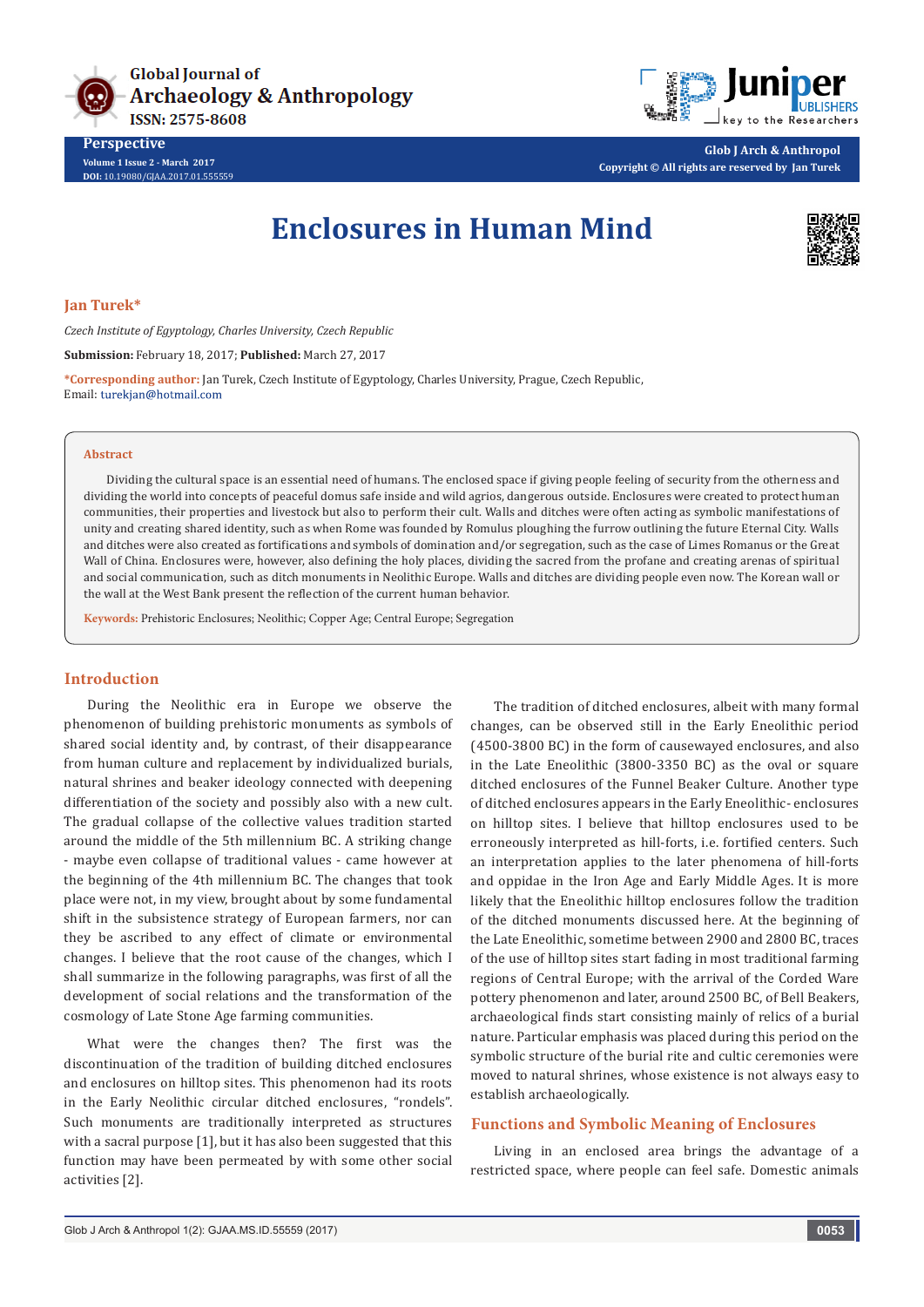and children are kept inside such sanctuary so they do not get lost in the opened landscape. Wild animals are on the opposite prevented to get inside easily. The accumulation of people and their activities, however, causes obstacles, such as accumulation of artefacts, refuse, diseases and fire hazard. Enclosures created spatially delimited and closed areas. Dividing the cultural human space from the in humane surroundings. Enclosures are often delimiting known and safe world and isolating it from the hostile outer world. They provide space for structuring and order in human culture. The domestic space defined by Ian Hodder [3] as Domusis representing the mild, peaceful, domesticated and feminine principle. Such inner peaceful area is usually divided from the wild, undomesticated, aggressive and masculine space that Hodder named Agrios. The division between domestic and wild and sacred and profane is in human mind commonly materialized by enclosures, walls and ditches. The enclosures are, however, not only functional artefacts designed to divide human world, the also represent certain state of mind and ideology. Some Neolithic enclosures themselves represent "ditch religion", that is a result of first farmers ideologies [4,5].

Prehistoric enclosures and fortifications can be seen as symbols used for communication. They had no important practical function in defence against potential human enemies, at least not to full extent of their explanation. The creation of enclosures for trading purposes would not require any massive fortification, a light fence as demarcation would be perhaps sufficient. From European archaeological record there is abundant evidence of prehistoric enclosures and fortifications being used for religious purposes [6]. Such ceremonies possibly represented communication with supernatural forces and as such the enclosures gain certain monumentality, as they were in fact shrines with far reaching symbolic significance.

EvženNeustupný argued that one of the important concepts of the past was the movement in vertical dimension [7]. This movement in vertical direction is in Neustupný's verticality concept a candidate for symbolic significance. Our prehistoric ancestors may not have realised the movement in the vertical dimension as a particular act connected to the sacred and creation of holy places. The early prehistoric enclosures in Central Europe (5th and first half of 4th millennium BC) later 4th and beginning of the 3rd millennium BC) moved to elevated places and in their forms they get more inspired by the hill top morphology. But then, probably in 29th Century BC something changed in the ditch religion continuity and people abandoned enclosures and hill-top sites for more than thousand years.

# **Collapse of Copper Age enclosures**

We have to ask a question whether the changes in the society and cosmology of Central European farmers that started at the beginning of the 3rd millennium BC can be considered a collapse of the traditional order of the human world. What is certain, however, is that the changes were truly significant. The Eneolithic society went through a number of deep changes in that period,

leading to considerable individualization of social principles and thus also to a deeper differentiation of the society of the emerging Bronze Age. The Neolithic collective idea of burials and monuments probably became definitely obsolete. The cause of such a collapse could have been the rapid deepening of social differentiation and the emergence of new elite in connection with the growing social and symbolic significance of copper smelting. What also happened, however, was a paradigm shift in the use of land, building of settlements and handling waste.

## **Major factors of change**

The departure from the Megalithic idea of collective burial together with the demise of the ditched enclosure tradition and use of hilltop sites are not however proof of merely changing social relations, but also of deep changes in the cosmology of our ancestors. A departure can be observed from the long Neolithic tradition of cults of a farming nature and the creation of monumental structures (rondels, causewayed enclosures, enclosed hilltop sites), which had apparently served to demonstrate collective identity and joint cultic activities. A new cult following the already existing sun worship appears to have prevailed. In their ritual communication with the spirits of the ancestors, now in the underworld, people focused especially on individualized burial ceremonies and their symbols - mainly to demonstrate and confirm the hierarchical social order and consolidate the genealogical system of inheritance of the social status of individuals and families. The ideology, linked inter alia with the ritual drinking of alcoholic beverages from prestigious beakers, may have spread in Europe specifically for the sake of consolidating the new order of social relations. It may be observed that at the end of the Eneolithic, European regions that were very far away from each other and often had very different cultural traditions came to share a common cultural uniformity, symbols, ritual practices and maybe also religion. Many other aspects, like for example the Eneolithic-Bronze ceramic complex tradition [8] or arable farming with a fallowing system [8], may serve as examples of a significant continuity throughout the Eneolithic period. The collapse of traditional values at the beginning of the third millennium BC thus applies especially to changes in the structure of the society and in the interlinking of the new ideology with the changing cult. The consequence of the collapse of the ditched enclosure religion in the end of the Eneolithic was the beginning of the formation of the foundations of a later deeply stratified European society and its cosmological archetypes.

# **Current Mental and Political Enclosures**

As we observed above dividing the cultural space is an essential need of human beings. The enclosed space if giving people feeling of security from the otherness and dividing the world into us and them. Enclosures were created to protect human communities, their properties and livestock but also to perform their cult. Walls and ditches were often acting as symbolic manifestations of unity and creating shared identity.